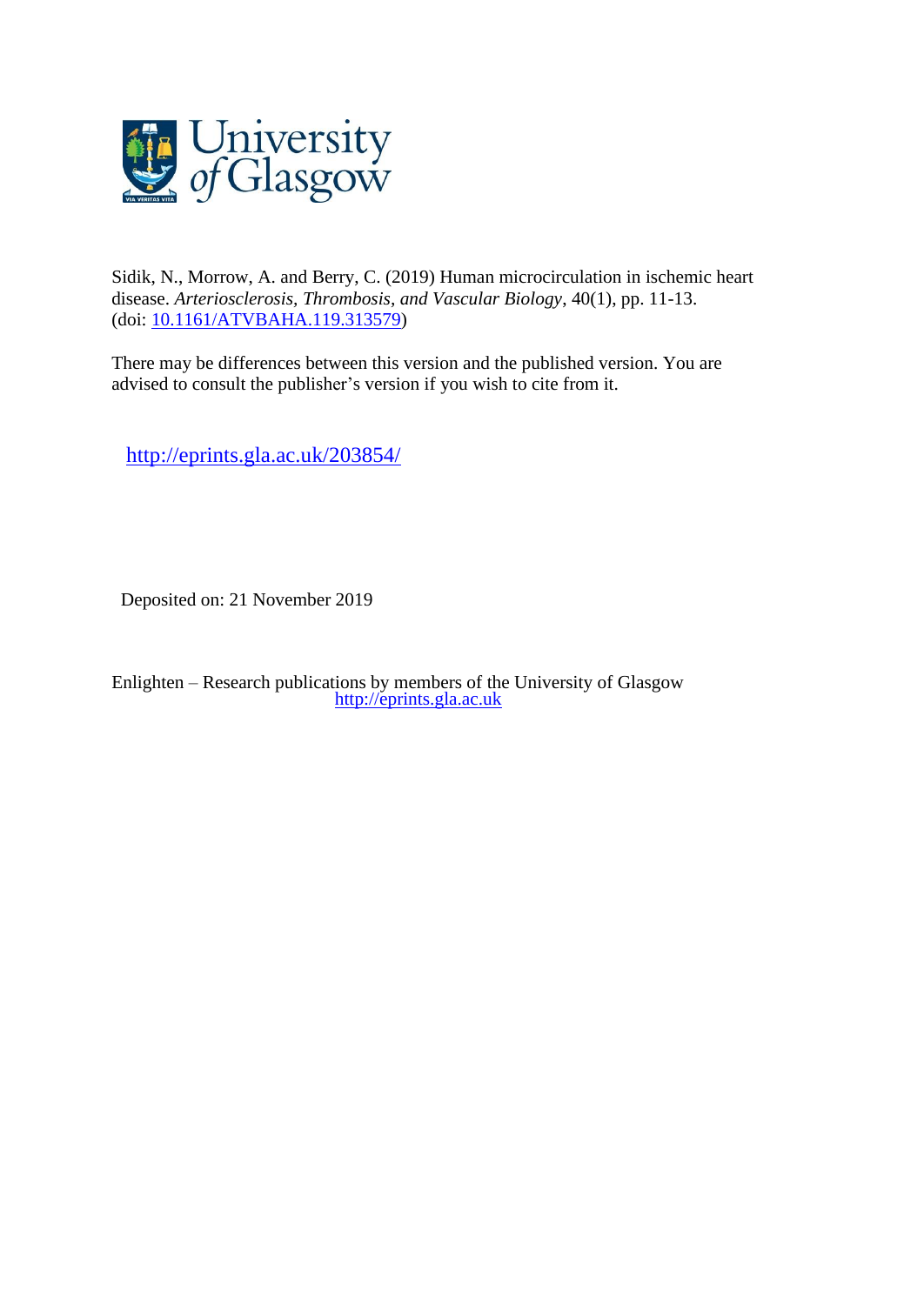### *EDITORIAL*

# **Title: The Human Microcirculation in Ischemic Heart Disease**

3 **Authors:** Novalia Sidik BMedSci MRCP<sup>1,2</sup>, Andrew Morrow BSc MRCP<sup>1,2</sup>, Colin Berry BSc, 4 PhD,  $FRCP<sup>1,2</sup>$ .

5 Affiliations: <sup>1</sup>British Heart Foundation Glasgow Cardiovascular Research Centre, Institute of 6 Cardiovascular and Medical Sciences, University of Glasgow, Glasgow, UK; <sup>2</sup>Golden Jubilee National Hospital, Clydebank, United Kingdom.

 **Correspondence:** Professor Colin Berry, BHF Glasgow Cardiovascular Research Centre, Institute of Cardiovascular and Medical Sciences, 126 University Place, University of Glasgow, Glasgow, G12 8TA, Scotland, UK. Telephone: +44 (0) 141 330 3325 or +44 (0) 141 951 5000. Fax +44 (0) 141 330 6794; Email: [colin.berry@glasgow.ac.uk](mailto:colin.berry@glasgow.ac.uk)

**Word count:** 1283 – text; 2267 (including text, references and figure legend)

**Acknowledgements:** None

 **Sources of funding:** Drs Berry and Sidik have research funding from the British Heart Foundation (both, FS/17/26/32744; and to CB; RE/18/6134217). Drs Berry and Morrow have research funding from the Medical Research Council (MR/S018905/1).

 **Disclosure:** Dr. Berry is employed by the University of Glasgow which holds consultancy and research agreements with companies that have commercial interests in the diagnosis and treatment of angina. The companies include Abbott Vascular, AstraZeneca, Boehringer Ingelheim, GSK, HeartFlow, Novartis, and Siemens Healthcare. These companies had no involvement in this manuscript.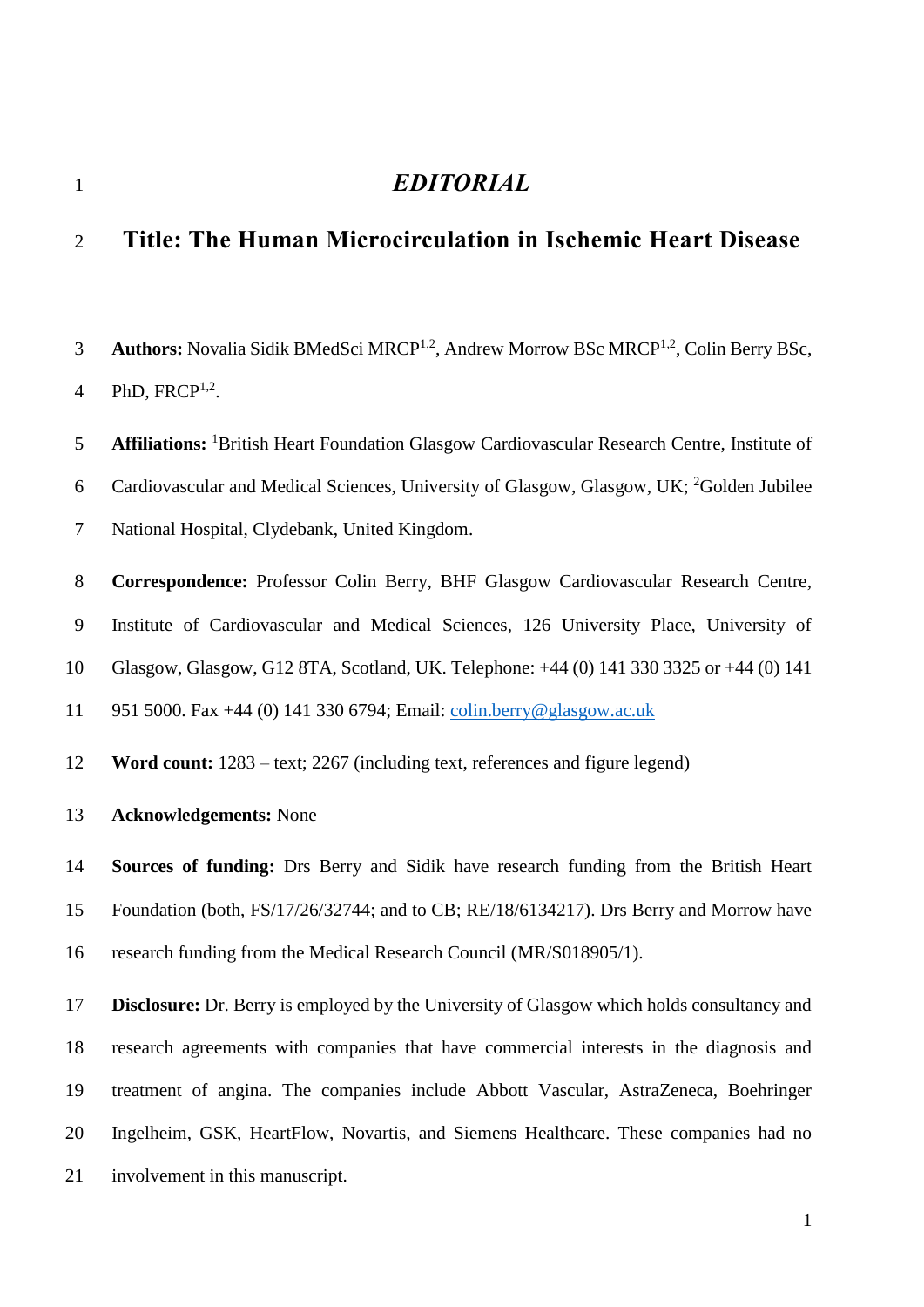# **Key words**

- Angina; microvascular; fractional flow reserve; remodeling; percutaneous coronary
- intervention.

#### **Abbreviations**

| $\Gamma$ AI | Coronary artery disease |
|-------------|-------------------------|
| FFR         | Fractional flow reserve |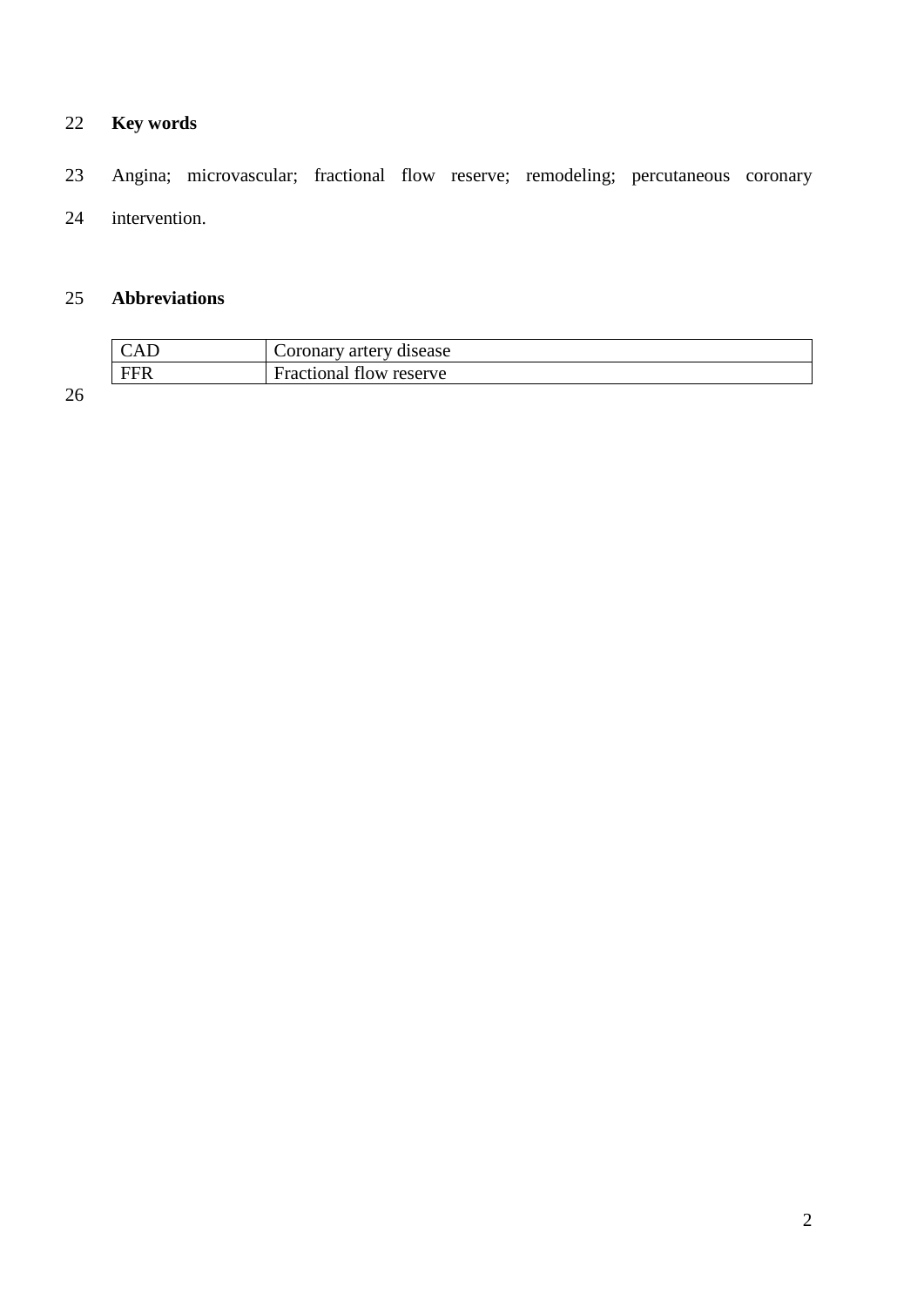#### **Introduction**

 Ischemic heart disease persists as a leading cause of premature death and disability worldwide [1]. In patients with angina, the standard of care is coronary angiography performed invasively during cardiac catheterization or non-invasively by computed tomography coronary angiography [2]. These anatomical imaging tests for coronary anatomy and disease inform the diagnosis and treatment of coronary heart disease, this being a subset (endotype) of ischemic heart disease. Around 10 million coronary angiograms are performed in clinical practice worldwide each year.

 During the past 5 decades, research has provided pivotal new insights in the field of medicine. Key concepts have emerged from basic research in coronary physiology, unexpected outcomes from randomized controlled trials, and epidemiology studies. Whilst a comprehensive review is beyond the scope of this editorial, some pivotal developments are noteworthy. In 1974, Lance Gould and colleagues described the physiological basis of a flow-limiting coronary artery stenosis. In an experimental model of coronary artery disease (CAD), he demonstrated that the hyperemic flow response (coronary flow reserve) was markedly impaired as stenosis severity increased beyond 60 - 70% of the reference vessel diameter in contrast to flow at rest which had a narrower range and was less affected. Coronary flow reserve, expressed as hyperemic flow / resting flow, may be measured invasively or non-invasively [2]. Relatedly, another key concept is that coronary flow reserve may be impaired in the absence of a coronary artery stenosis. This paradox is typically explained by microvascular disease, independent of stenosis severity, which becomes clinically relevant for patients given that coronary flow reserve has prognostic importance [4,5] and, potentially, may be a modifiable therapeutic target. Another key concept is myocardial fractional flow reserve (FFR), first introduced by De Bruyne and Pijls [6,7]. FFR is a pressure-derived index that is measured invasively under hyperemic conditions; when coronary resistance is minimized, the pressure-flow relationship becomes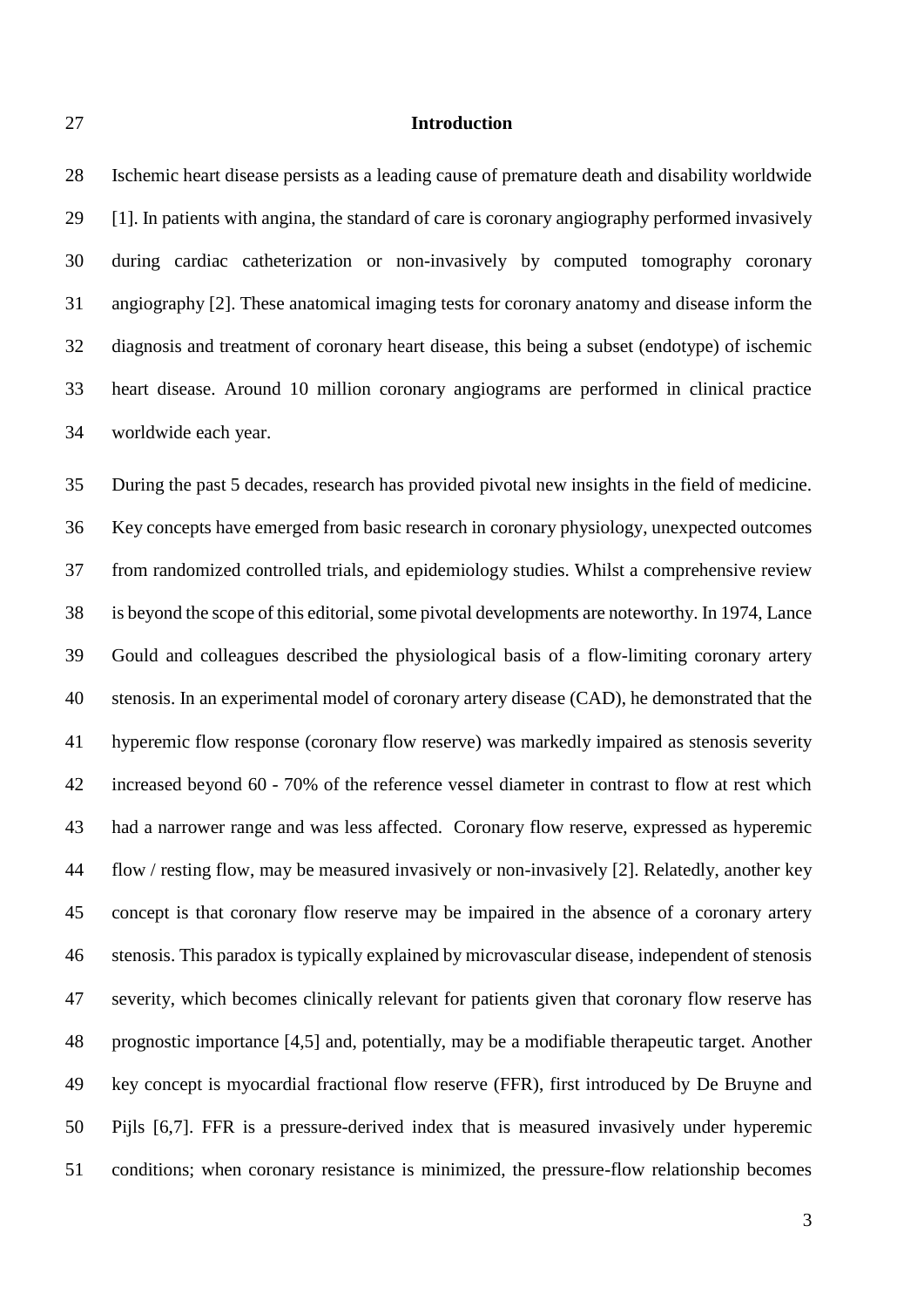approximately linear [6]. FFR is defined as the fraction of myocardial blood flow in a diseased coronary artery indexed to myocardial blood flow were the artery normal [6,7]. Clinical studies using FFR to assess the functional significance of 'lesion-level' CAD highlighted discordance between the anatomical severity of CAD, as revealed by invasive angiography [8,9] or computed tomography coronary angiography [10]. FFR-guided percutaneous coronary intervention (PCI) reduces the risk of myocardial infarction compared to patients undergoing angiography-guided management [11,12]. Accordingly, FFR and, relatedly, non-hyperemic pressure ratios, are now recommended by practice guidelines notably to guide decisions for revascularization (or not) in patients with coronary lesions of intermediate severity [2], and FFR-CT is an emerging option in the clinic [13].

 Most affected patients do not have obstructive CAD, a fact that is under-recognized by clinicians, patients and other stakeholders e.g. healthcare providers and research funders. Clinical trials involving coronary artery imaging in relatively unselected patient populations, such as Scottish Computed Tomography of the HEART (SCOT-HEART) [14,15] and the Prospective Multicenter Imaging Study for Evaluation of Chest Pain (PROMISE) trials [16], have informed this gap. SCOT-HEART was a clinical trial of computed tomography coronary angiography vs. standard care in 4,146 patients referred to Chest Pain Clinics in the National Health Service in Scotland. Of 1778 (44% women) patients with known or suspected angina, only 1 in 4 had obstructive CAD, and this was 3-fold more common in men than in women (347 (29.9%) of 1162 men vs. 105 (11.5%) of 911 women; p<0.001). The cause of angina in the patients with no obstructive CAD (mostly female) was not determined, however, computed tomography coronary angiography-guided management was associated with worse angina and quality of life during follow-up [15]. Examining this conundrum further, the CorMicA study [17] determined that half of patients referred for invasive coronary angiography do not have obstructive CAD and 3 in 4 of these patients have microvascular angina and/or vasospastic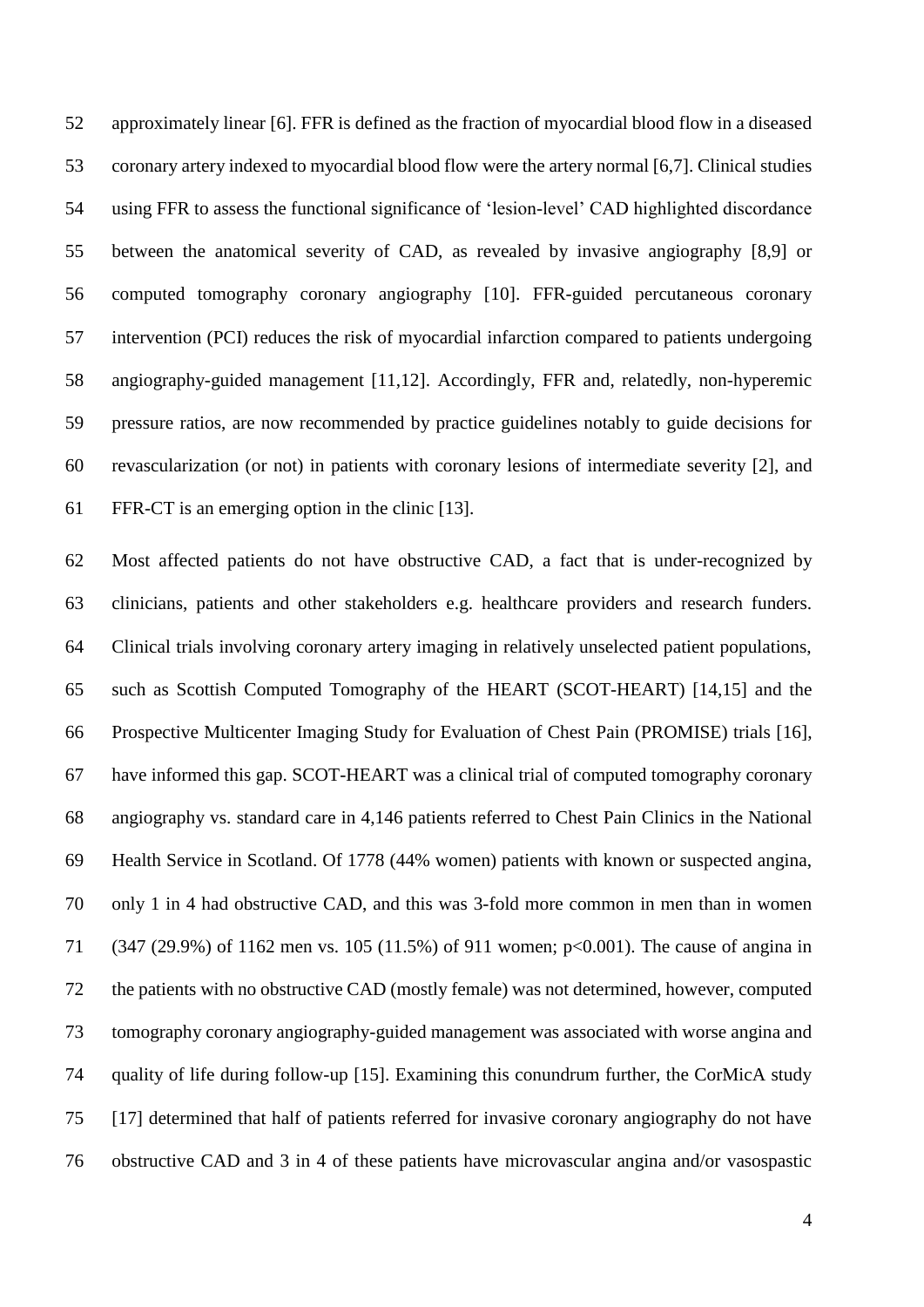angina, most of whom are female. These findings support the case for a major reappraisal of ischemic heart disease [18]. Small vessel disease may be the most common cause of ischemic heart disease and the availability and validity of relevant tests in the clinic becomes more relevant. Clearly, anatomical and functional tests have essential, complementary value in the clinic.

 With these points in mind, the validity of physiological measurements *in vivo* has crucial importance. However, in vivo validation presents a methodological challenge. Experimental 84 models of the coronary circulation inevitably have limitations. Theoretical concepts may be proven experimentally, but is their translation to multimorbid patients routinely valid? On the other hand, clinical physiology studies in patients necessarily require carefully considered research protocols, written informed consent and assurance of patient safety especially in relation to instrumentation of the coronary arteries. A further gap relates to correlation between clinical physiology measurements in vivo and pathological validation. With these points in mind, the research by de Waard *et al* [19] is a welcome addition to the literature.

 Van Royen's group identify a gap in the literature relating to remodeling of the coronary microcirculation in patients with CAD. There is some controversy around whether or not microvascular remodeling occurs, such that theoretical concepts relating to minimization of coronary resistance that underpins FFR have been questioned, notably in relation to microvascular dysfunction secondary to CAD. De Waard et al [19] investigated whether microcirculatory remodeling occurs downstream of CAD in the human coronary circulation. The data were gathered from clinically-indicated post-mortem examinations in the VU University Medical Center in Amsterdam. Pathology examinations were performed using cardiac tissue from 36 deceased patients who had undergone invasive coronary angiography on clinical grounds within two years prior to death. Using formalin-fixed, paraffin embedded tissue, anti-CD31 immunostaining was performed for quantification of capillary density,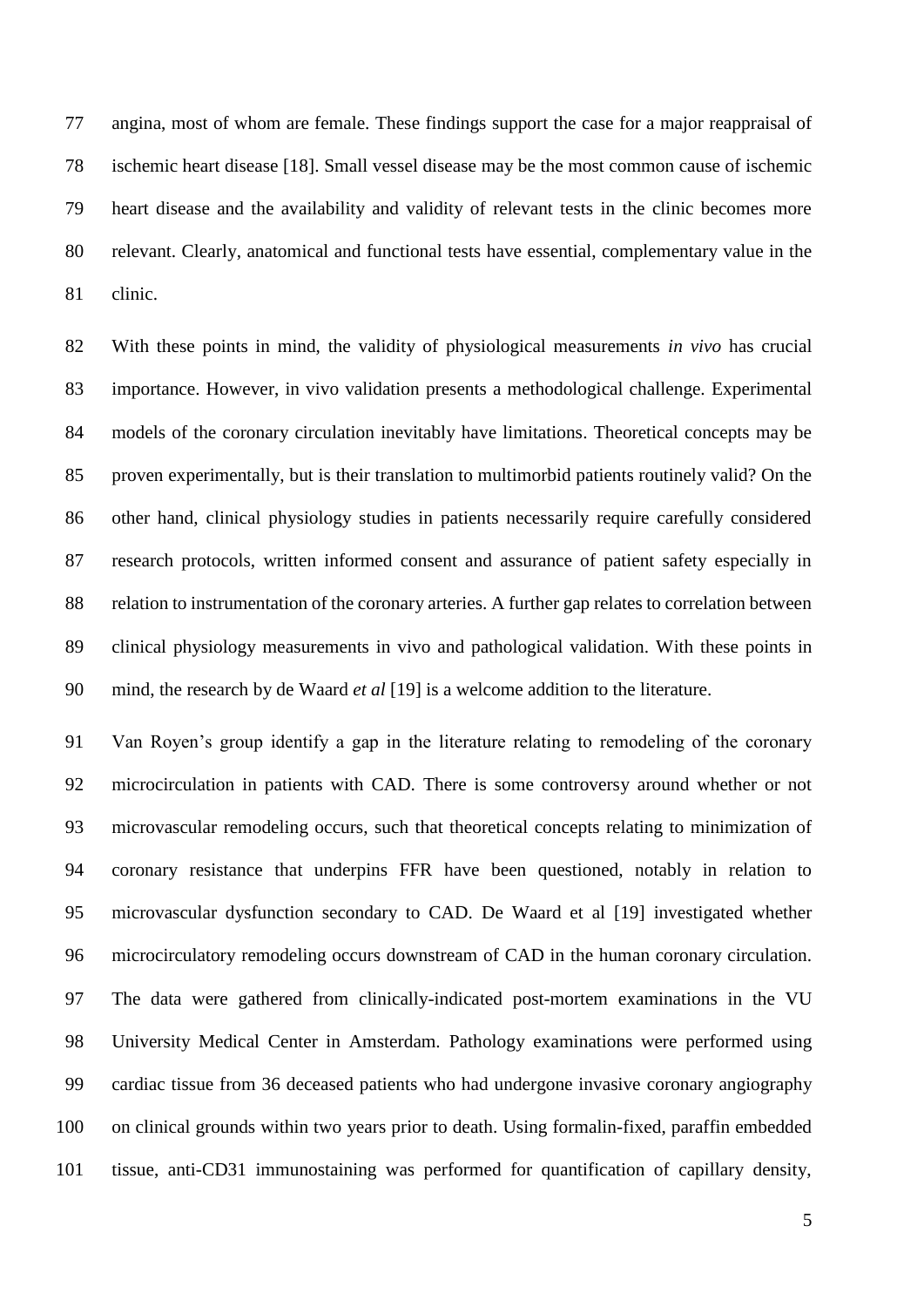smooth muscle actin alpha staining was performed for quantification of arteriolar dimensions and density, and hematoxylin & eosin staining was used for the assessment of myocardial disease. Regions of interest were identified in the epicardium and endocardium of myocardial sections. The analyses of the microvessels (vessel counts, morphology) were undertaken manually using digital microscopy and computer-based analysis.

 In this study, 115 coronary arteries from 55 deceased patients who had undergone coronary angiography were assessed. Of these, 29 (53%) patients had no angiographic evidence of CAD, 19 (35%) had single- or two-vessel CAD and 7 (13%) had three-vessel CAD. Therefore, 53 disease-free coronary arteries from 29 negative control subjects was included. Patients with percutaneous coronary intervention or coronary artery bypass graft surgery performed between the angiogram and the post-mortem examination were excluded. In the main analysis of within- subject comparisons of arteries with or without atherosclerosis, 32 pairs of an unobstructed coronary artery and a coronary artery with a stenosis within the same patient (n=55) were formed. No statistically significant differences between any of the microcirculatory parameters (microvessel density or morphology) were found. The statistics included generalized estimating equations to take account for multiple testing within the same subject. In an analysis of unpaired data including 115 coronary arteries with microvascular pathology data, again, no correlations were observed between stenosis severity, microvascular parameters and arteriogenesis.

 De Waard *et al* concluded that the human coronary microcirculation distal to non-critical stenoses does not undergo structural remodeling [19]. This conclusion supports the notion that measurements of coronary resistance in vivo, and relatedly, FFR, are not confounded by microvascular remodeling. Limitations of this study include lack of in vivo data on coronary vascular function, the sample size, retrospective design, and patient selection. The lack of perfusion fixation is an inherent limitation to pathology studies of humans. In this regard, the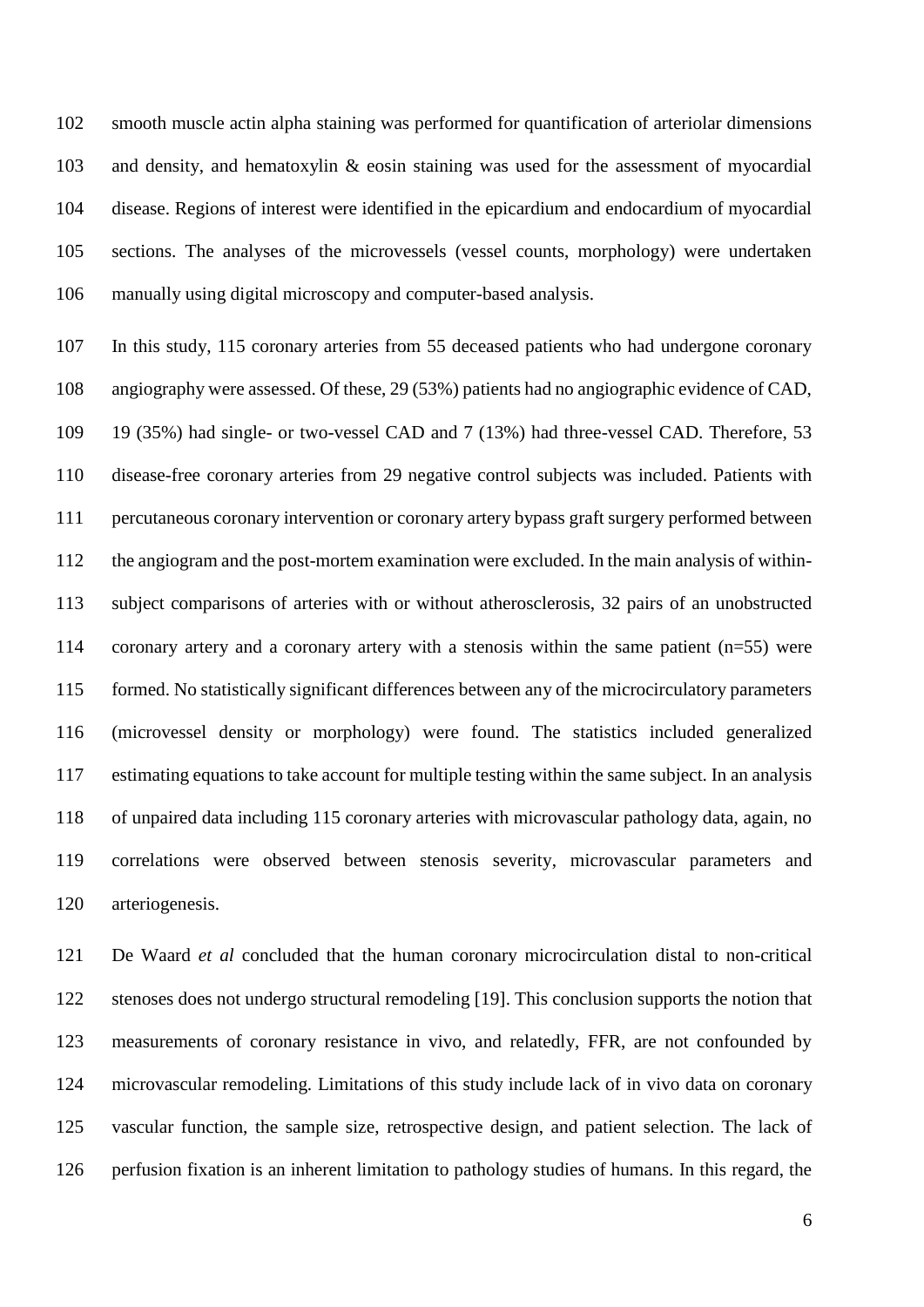work of William Fulton using stereo-arteriography to delineate the microcirculation and innate collateral connections is particularly revealing (Figure 1). In conclusion, de Waard *et al* [20] provide histopathological evidence on the human coronary microcirculation, that supports the adoption of invasive and non-invasive tests of coronary vascular function in the clinic. **References** 133 1. Roth GA, Abate D, Hassen Abate K, et al. Global, regional, and national age-sex- specific mortality for 282 causes of death in 195 countries and territories, 1980-2017: a systematic analysis for the Global Burden of Disease Study 2017 GBD 2017 Causes of Death Collaborators. Lancet. 2018;392:1736–1788. 2. Knuuti J, Wijns W, Saraste A, et al; ESC Scientific Document Group. 2019 ESC Guidelines for the diagnosis and management of chronic coronary syndromes. Eur Heart J. 2019. pii: ehz425. doi: 10.1093/eurheartj/ehz425. 3. Gould KL, Lipscomb K, Hamilton GW. Physiologic basis for assessing critical coronary stenosis. Instantaneous flow response and regional distribution during coronary hyperemia as measures of coronary flow reserve. Am J Cardiol. 143 1974;33:87-94. 4. Taqueti VR, Hachamovitch R, Murthy VL, Naya M, Foster CR, Hainer J, Dorbala S, Blankstein R, Di Carli MF. Global coronary flow reserve is associated with adverse cardiovascular events independently of luminal angiographic severity and modifies 147 the effect of early revascularization. Circulation. 2015:131:19-27. 5. Gupta A, Taqueti VR, van de Hoef TP, et al. Integrated Noninvasive Physiological Assessment of Coronary Circulatory Function and Impact on Cardiovascular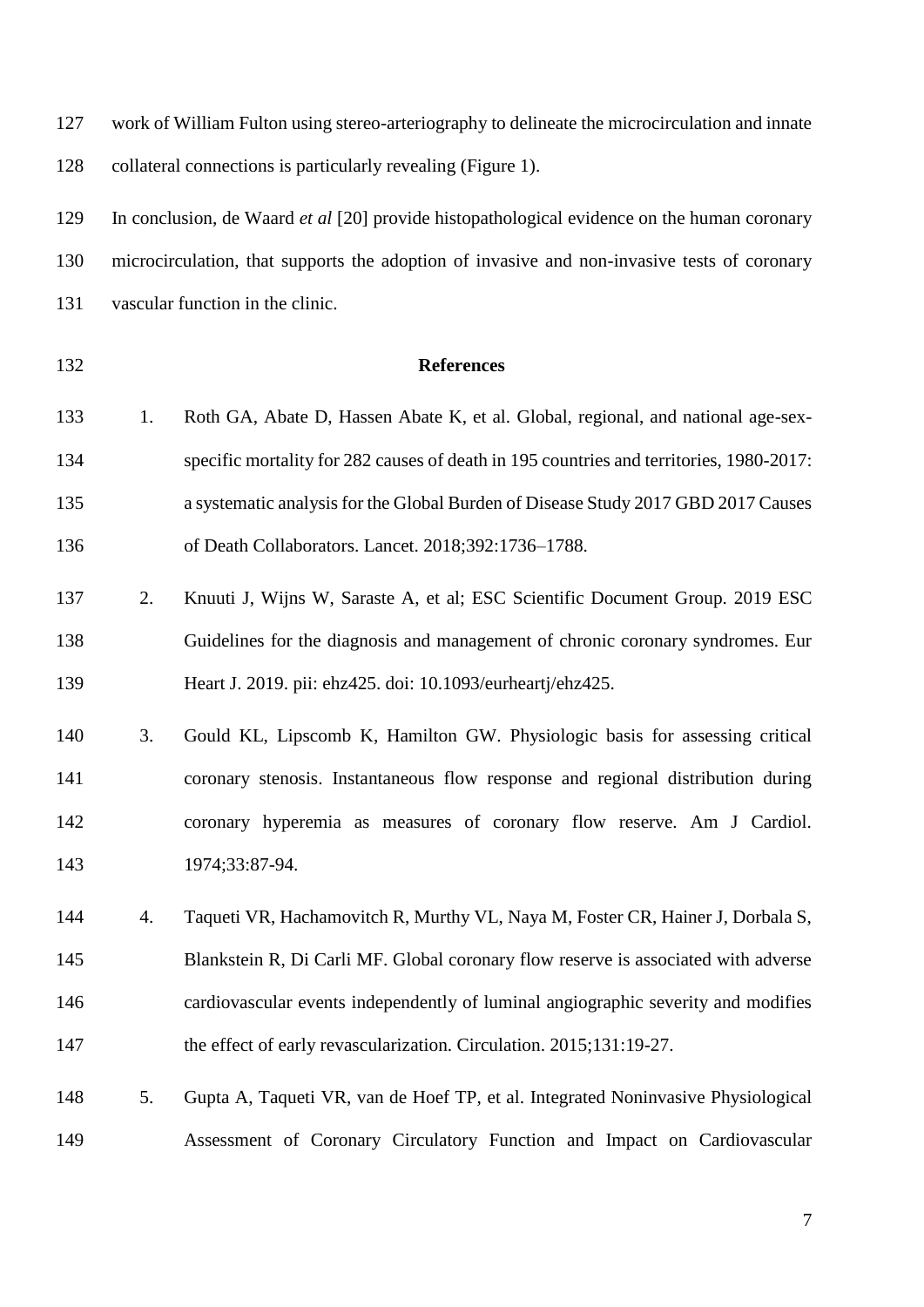- Mortality in Patients With Stable Coronary Artery Disease. Circulation. 2017;136:2325-2336.
- 6. Pijls NH, van Son JA, Kirkeeide RL, De Bruyne B, Gould KL. Experimental basis of determining maximum coronary, myocardial, and collateral blood flow by pressure measurements for assessing functional stenosis severity before and after percutaneous transluminal coronary angioplasty. Circulation. 1993;87:1354-1367.
- 7. Pijls NH, De Bruyne B, Peels K, Van Der Voort PH, Bonnier HJ, Bartunek J Koolen JJ, Koolen JJ. Measurement of fractional flow reserve to assess the functional severity of coronary-artery stenoses. N Engl J Med. 1996;334:1703-1708.
- 8. Tonino PA, Fearon WF, De Bruyne B, Oldroyd KG, Leesar MA, Ver Lee PN, Maccarthy PA, Van't Veer M, Pijls NH. Angiographic versus functional severity of coronary artery stenoses in the FAME study fractional flow reserve versus angiography in multivessel evaluation. J Am Coll Cardiol. 2010;55:2816-2821.
- 9. Curzen N, Rana O, Nicholas Z, et al. Does routine pressure wire assessment influence management strategy at coronary angiography for diagnosis of chest pain?: the RIPCORD study. Circ Cardiovasc Interv. 2014;7:248-255..
- 10. Curzen NP, Nolan J, Zaman AG, Nørgaard BL, Rajani R. Does the Routine Availability of CT-Derived FFR Influence Management of Patients With Stable Chest Pain Compared to CT Angiography Alone?: The FFR(CT) RIPCORD Study. JACC Cardiovasc Imaging. 2016;9:1188-1194.
- 11. Xaplanteris P, Fournier S, Pijls NHJ, et al; FAME 2 Investigators. Five-Year Outcomes with PCI Guided by Fractional Flow Reserve. N Engl J Med. 2018;379:250-259.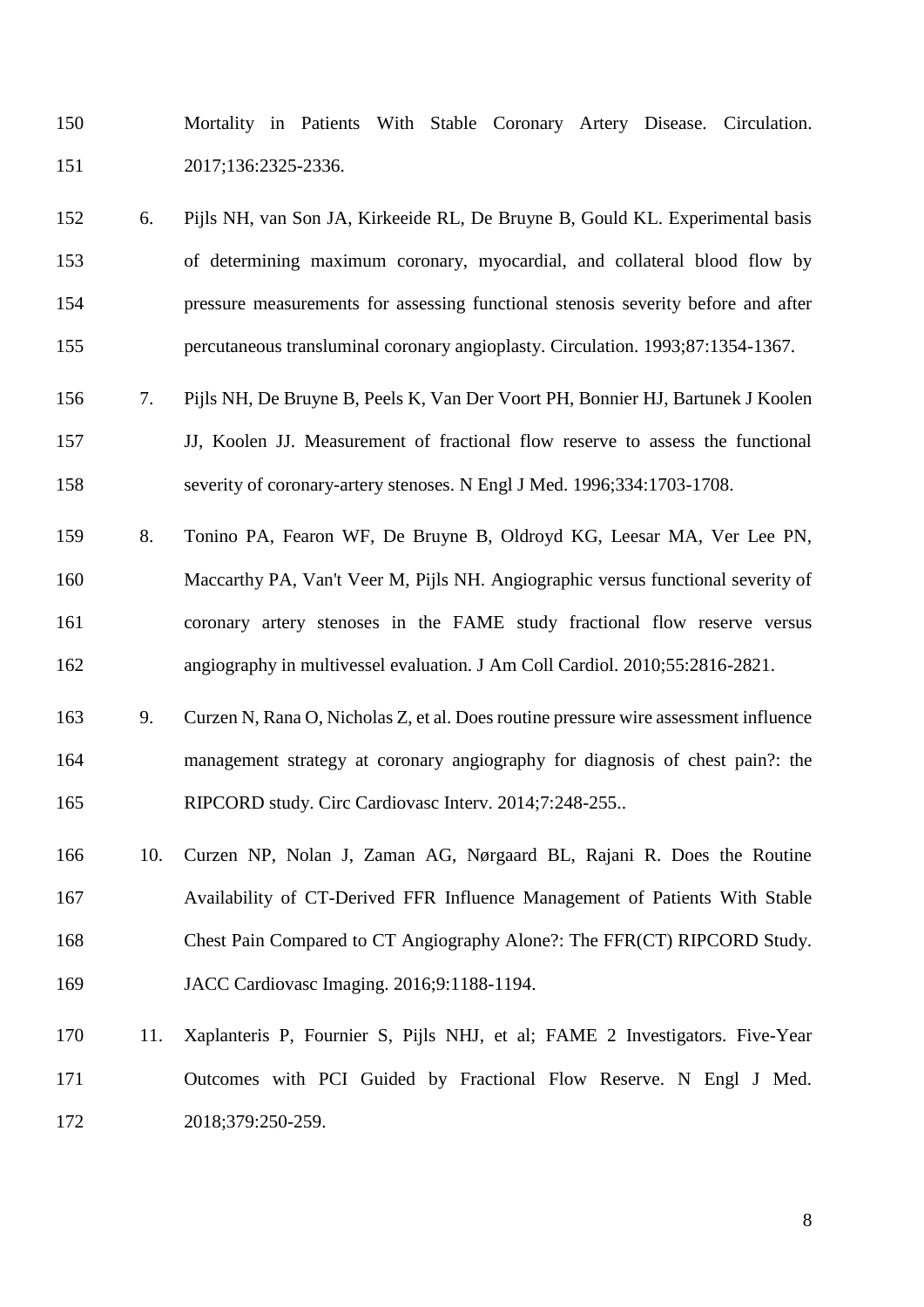- 12. Zimmermann FM, Omerovic E, Fournier S, et al. Fractional flow reserve-guided percutaneous coronary intervention vs. medical therapy for patients with stable coronary lesions: meta-analysis of individual patient data. Eur Heart J. 2019;40:180- 186..
- 13. Fairbairn TA, Nieman K, Akasaka T, et al. Real-world clinical utility and impact on clinical decision-making of coronary computed tomography angiography-derived fractional flow reserve: lessons from the ADVANCE Registry. Eur Heart J. 2018;39:3701-3711.
- 14. SCOT-HEART investigators. CT coronary angiography in patients with suspected angina due to coronary heart disease (SCOT-HEART): an open-label, parallel-group, multicentre trial. Lancet. 2015;385:2383-2391.
- 15. Williams MC, Hunter A, Shah A, et al; Scottish COmputed Tomography of the HEART (SCOT-HEART) Trial Investigators. Symptoms and quality of life in patients with suspected angina undergoing CT coronary angiography: a randomised controlled trial. Heart. 2017;103:995-1001.
- 16. Douglas PS, Hoffmann U, Patel MR, et al; PROMISE Investigators. Outcomes of anatomical versus functional testing for coronary artery disease. N Engl J Med. 2015;372:1291-300.
- 17. Ford TJ, Stanley B, Good R, et al. Stratified Medical Therapy Using Invasive Coronary Function Testing in Angina: The CorMicA Trial. J Am Coll Cardiol. 2018;72:2841-2855.
- 18. Kaski JC, Crea F, Gersh BJ, Camici PG. Reappraisal of Ischemic Heart Disease. Circulation. 2018;138:1463-1480.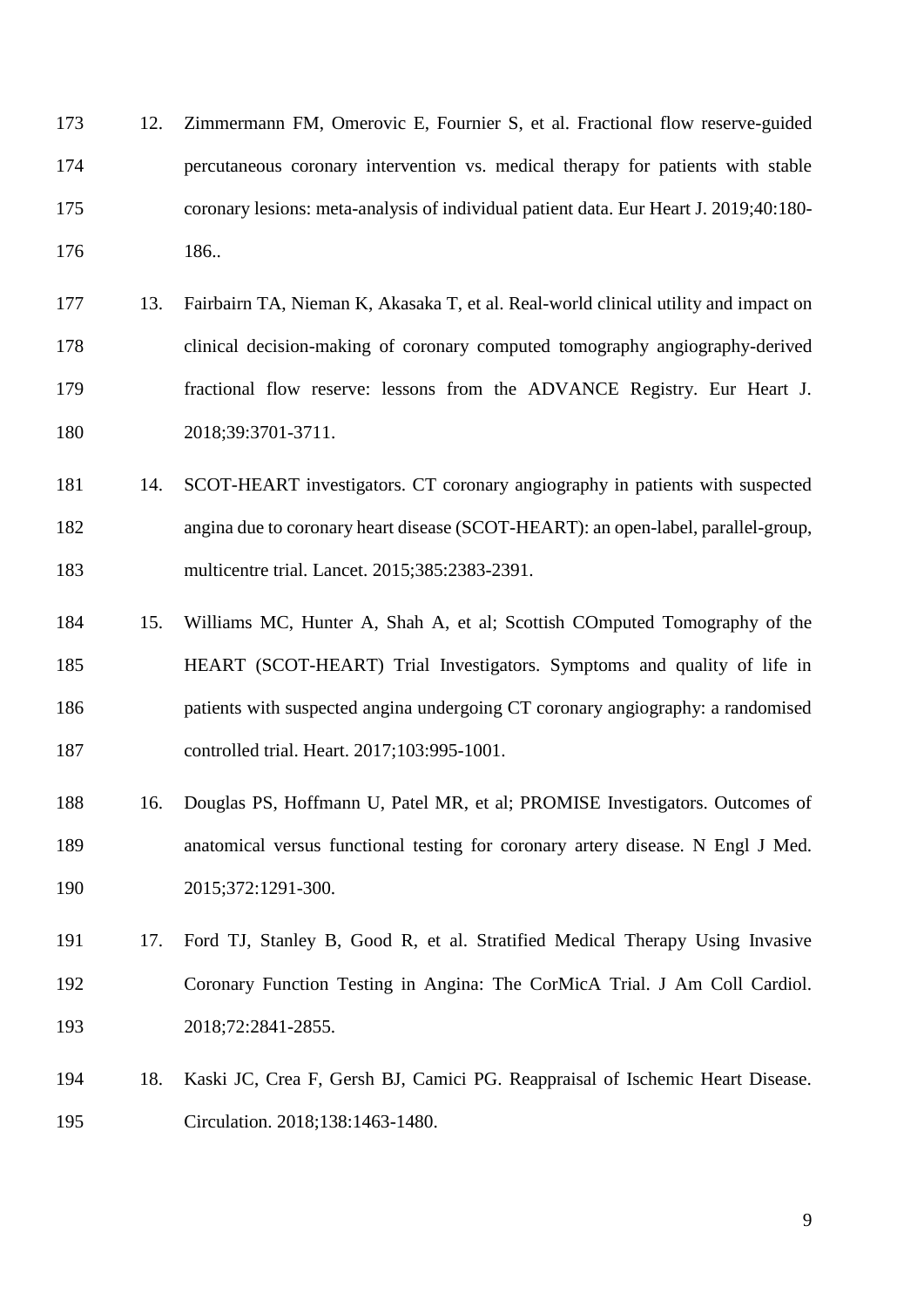| 196 | 19. | de Waard GA, Hollander M, Ruiter D, ten Bokkel Huinink T, Meer R, van der          |
|-----|-----|------------------------------------------------------------------------------------|
| 197 |     | Hoeven NW, Meinsterc E, Beliën JAM, Niessen HW, van Royen N. The                   |
| 198 |     | Downstream Influence of Coronary Stenoses on Microcirculatory Remodeling: A        |
| 199 |     | Histopathology Study. Arterioscler Thromb Vasc Biol. 2019; in press.               |
| 200 | 20. | Fulton WF. The dynamic factor in enlargement of coronary arterial anastomoses, and |

paradoxical changes in the subendocardial plexus. Br Heart J. 1964.26:39-50.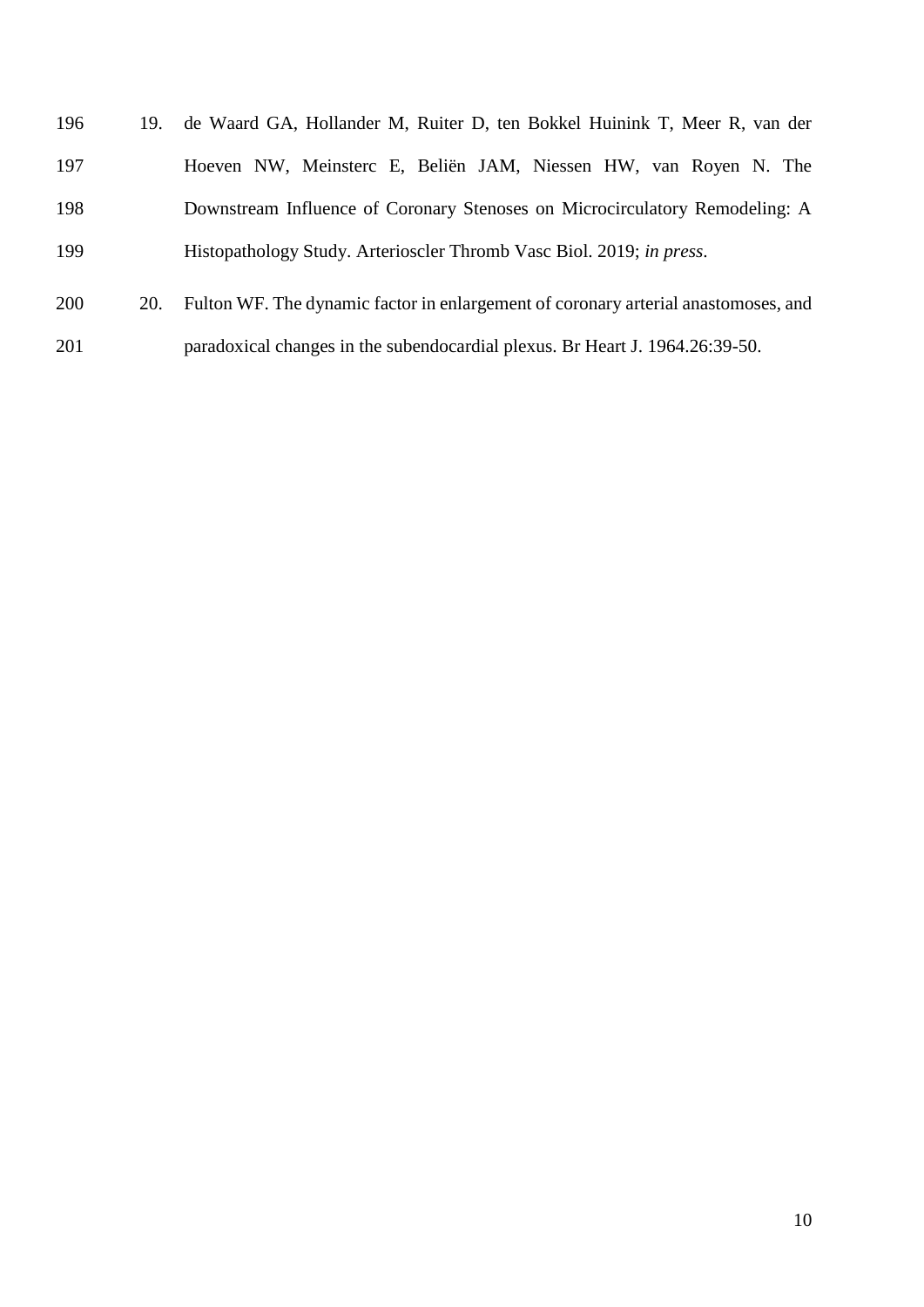# **Highlights**

| 203 | $\bullet$ | Most patients with angina do not have obstructive coronary artery disease               |
|-----|-----------|-----------------------------------------------------------------------------------------|
| 204 | $\bullet$ | Coronary microvascular disease is more prevalent than macrovascular disease             |
| 205 | $\bullet$ | The microcirculation distal to non-obstructive atherosclerotic lesions does not undergo |
| 206 |           | structural remodeling.                                                                  |
| 207 | $\bullet$ | The diagnostic evaluation of coronary artery disease and the microcirculation using     |
| 208 |           | invasive functional tests is useful for clinical and research purposes                  |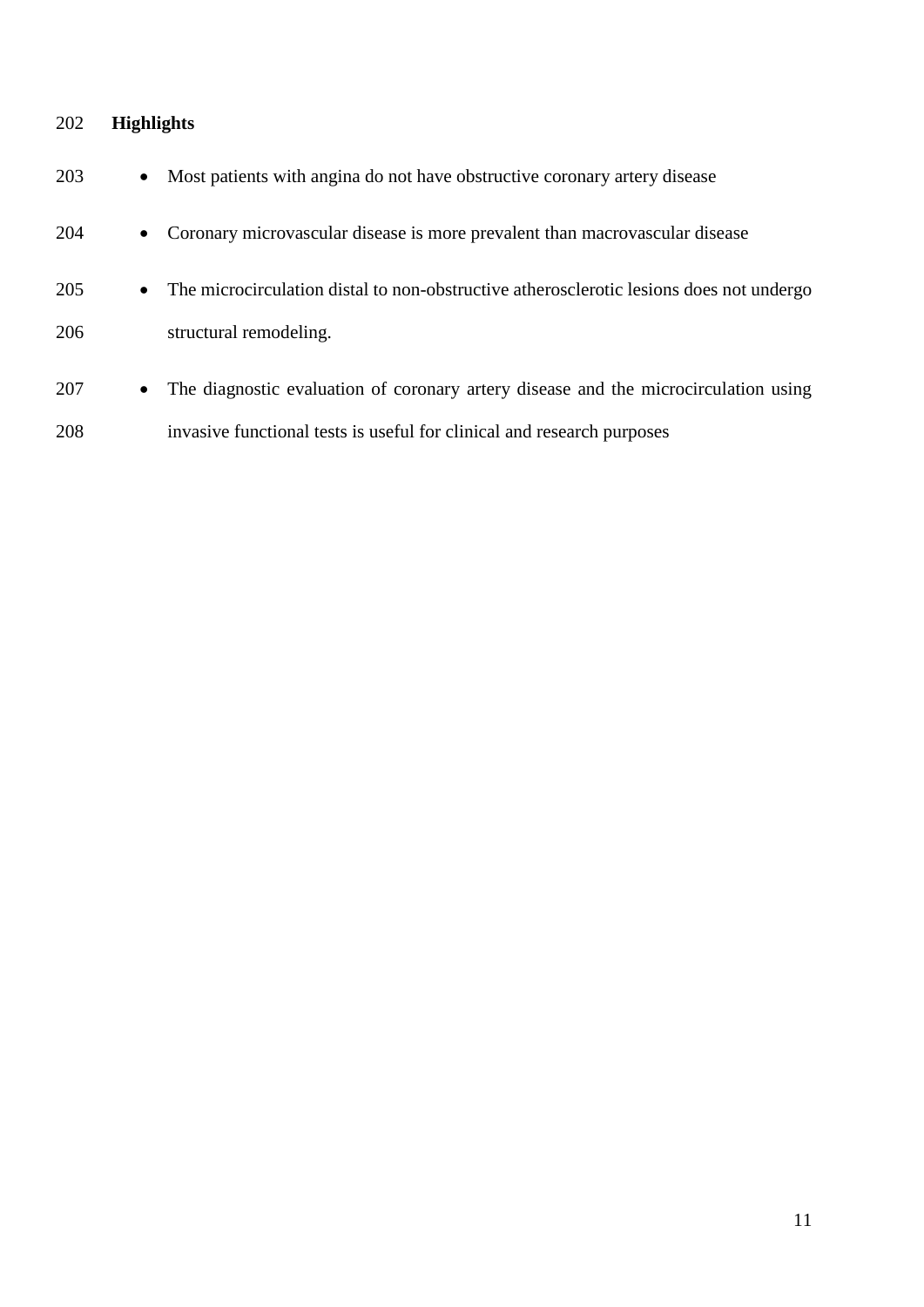# **Figure legend**

- A stereoarteriogram of the left and right coronary arteries from a deceased 50-year old man.
- The arteriogram reveals multiple non-obstructive plaques. The microcirculation is resolved
- revealing the sub-endocardial plexus and collateral connections.